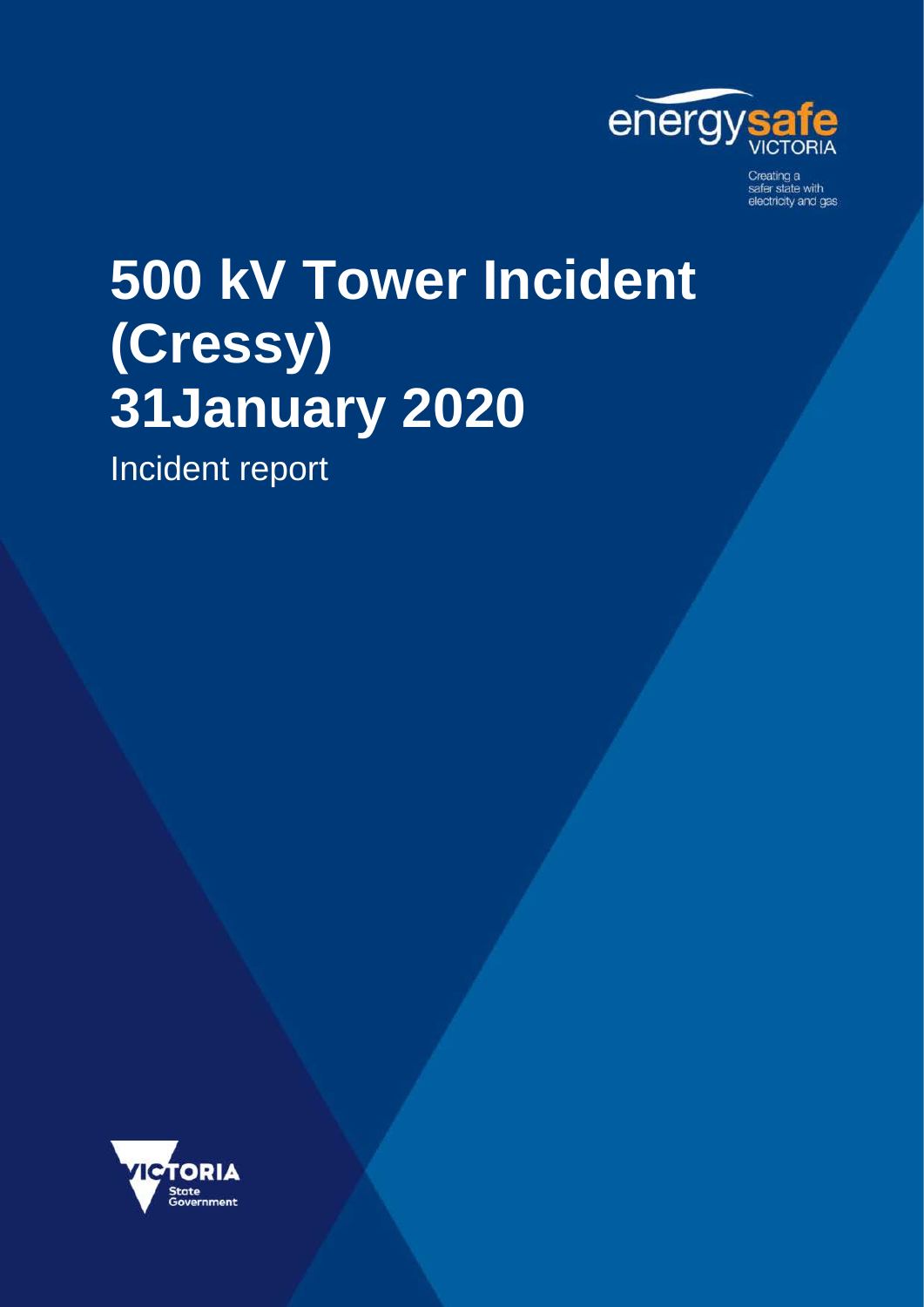#### **Preface**

This technical investigation report has been prepared by Energy Safe Victoria (ESV) pursuant to the objectives, powers and functions conferred on it by The Electricity Safety Act 1998 (Act). Specifically, these include, amongst other things, to investigate events or incidents, which have implications for electricity safety and to regulate, monitor and enforce the prevention and mitigation of bushfires that arise out of incidents involving electric lines or electrical installations and to monitor and enforce compliance with this Act and the regulations.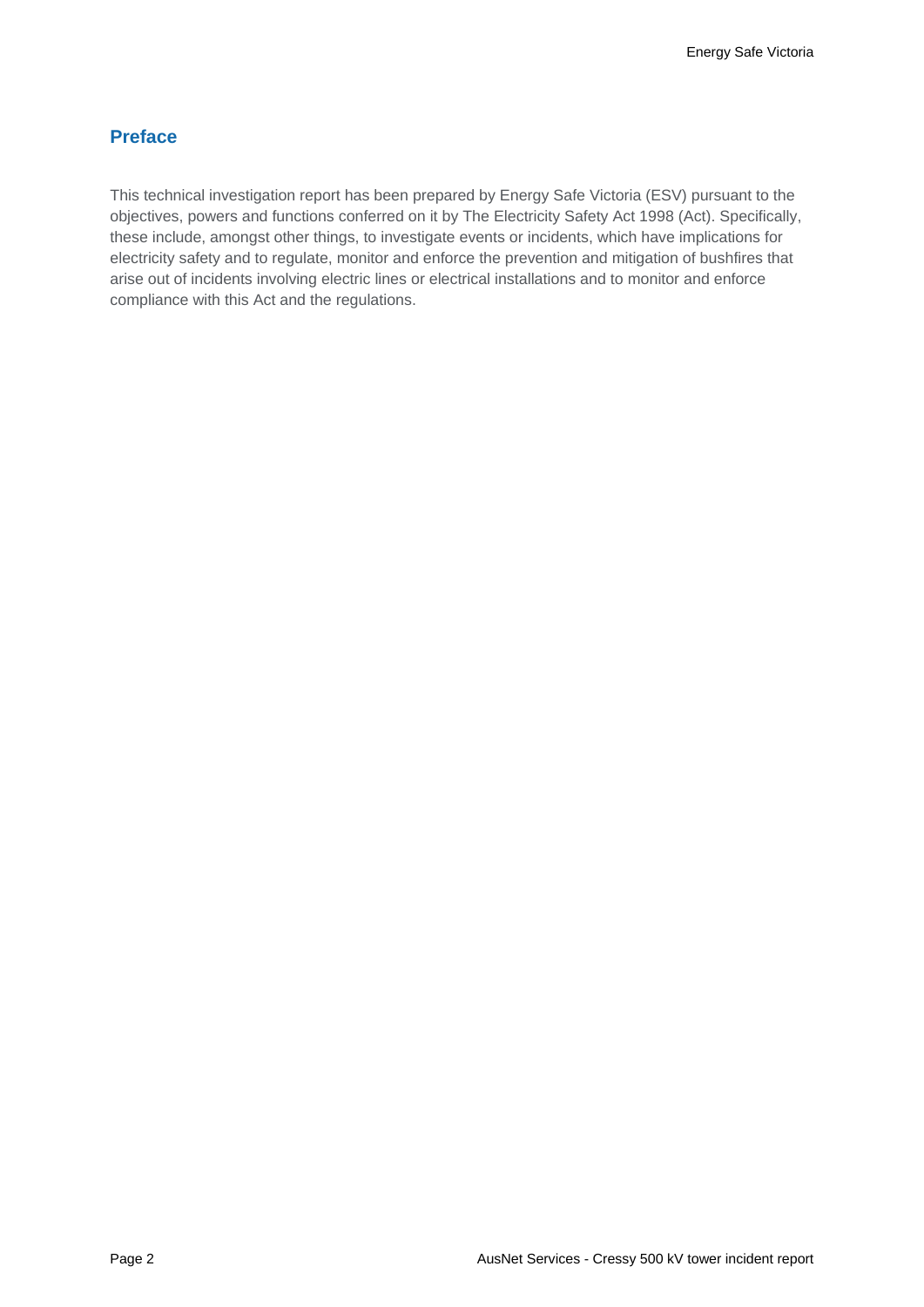## **Contents**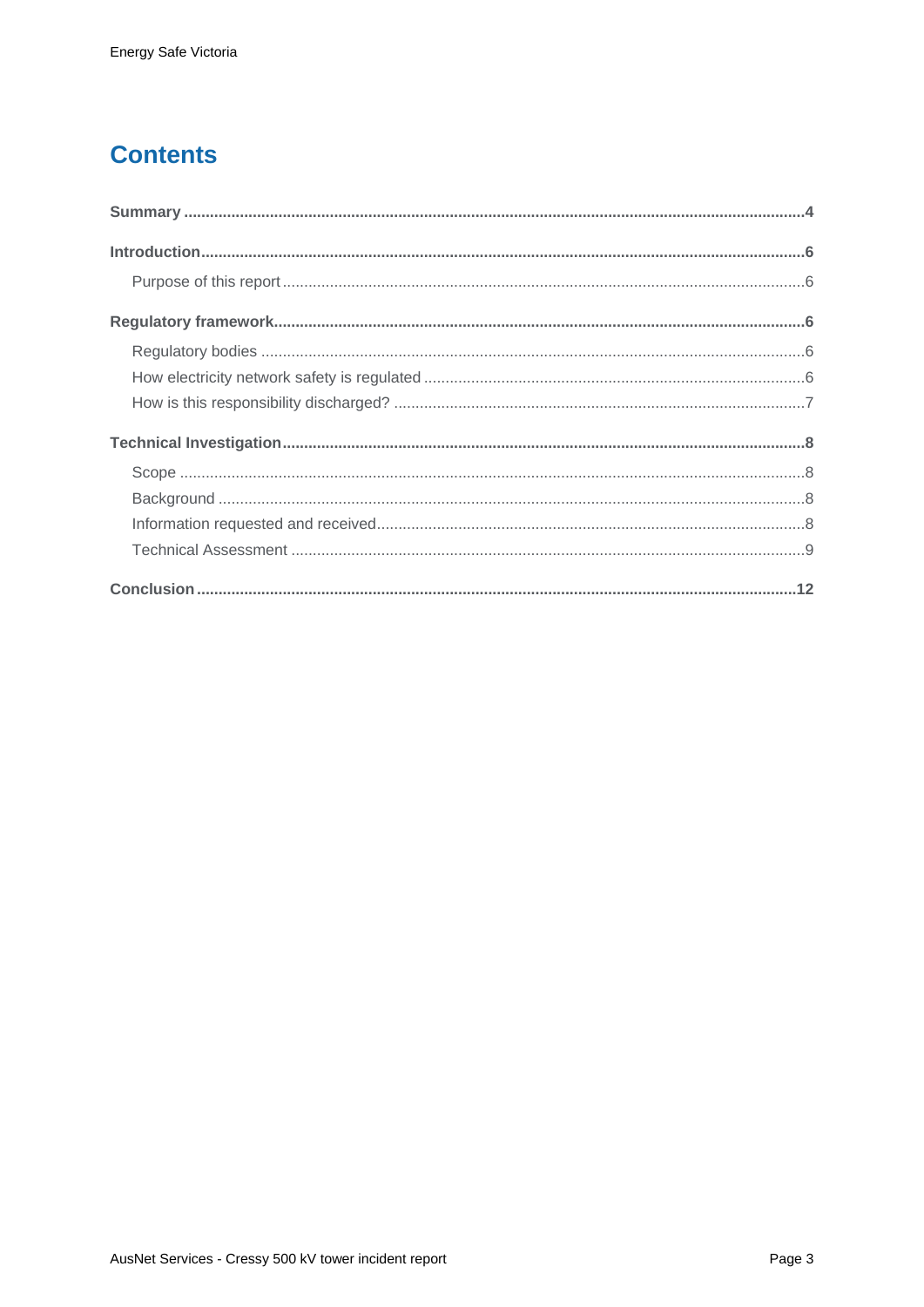## <span id="page-3-0"></span>**Summary**

On 31 January 2020, at approximately 14:46 AEDT, ESV received a report of an incident in the Cressy area. The report indicated that AusNet Services Transmission's double circuit 500 kV overhead electric line between the Moorabool Terminal Station to Tarrone Terminal Station, and Moorabool Terminal Station to Mortlake Power Station had sustained damage during a high wind event between towers 137 and 144, with towers 138 to 143 (six towers) having failed.

Powercor also reported that their distribution poles and conductors in the same area had sustained damage during the high wind event.

As a result of the tower collapse, supply to the Portland Alcoa aluminium smelter was interrupted and the Heywood interconnector between Victoria and South Australia was impacted. No injuries, damage to property or fire starts were reported as a result of the incident.

AusNet Services reported to ESV that they had dispatched personnel to conduct physical examination of the collapsed towers and determine why the towers collapsed. A helicopter aerial survey was also carried out to acquire topographical imagery and point cloud data using LiDAR technology in the affected section of the transmission line.

ESV enforcement officers investigated the incident, examined evidence and obtained information regarding the cause of the original towers collapsing. ESV also requested detailed information, calculations and demonstration from AusNet Services that the new replacement tower design will meet all required standards.

Towers 137 and 144 sustained damage but did not collapse in this event. AusNet Services assessed the structural integrity and, as an outcome of the assessment, AusNet Services decided, as a precautionary measure, to replace tower 137. Tower 144 was found to be structurally sound and could remain in service as the deflection of this tower was minimal and within allowable deflection limits.

A review of the wind speed recordings available from the Bureau of Meteorology (BOM) coupled with site and local area evidence, confirmed that severe convective downbursts near the electricity transmission infrastructure caused the collapse of the towers. The wind speed at the time of the incident was determined, based on the tower damage and damage to trees and other structures in the vicinity, to be in excess of 125 km/h.

ESV investigation of the structural integrity of the collapsed towers found no defects or issues that may have led to the collapse. ESV reviewed the last asset inspection and maintenance records and was satisfied that the maintenance was in accordance with the maintenance procedures outlined in AusNet Services accepted Electrical Safety Management Scheme (ESMS) and Bushfire Mitigation (BFM) plan.

ESV investigated the design requirements for the replacement towers and AusNet Services demonstrated to ESV that the replacement towers are being designed to a wind speed that meets the requirements detailed in the latest version of AS/NZ 7000 '*Overhead line design*'. The latest version of the standard requires designs to consider convective downdraft wind gusts, sometimes referred to as high intensity winds, which are generated by severe thunderstorms. The original towers were designed to older standards by the State Electricity Commission of Victoria (SECV) between1978 and 1980 which did not consider convective downdraft wind gusts at this time. The SECV constructed the towers between1980 and 1983.

By March 2020, AusNet Services restored the transmission lines using emergency structures which are designed for short term use. Replacement towers are being installed and will take several months to complete.

ESV is monitoring the progress of the replacement of the towers via fortnightly reporting requested from AusNet Services.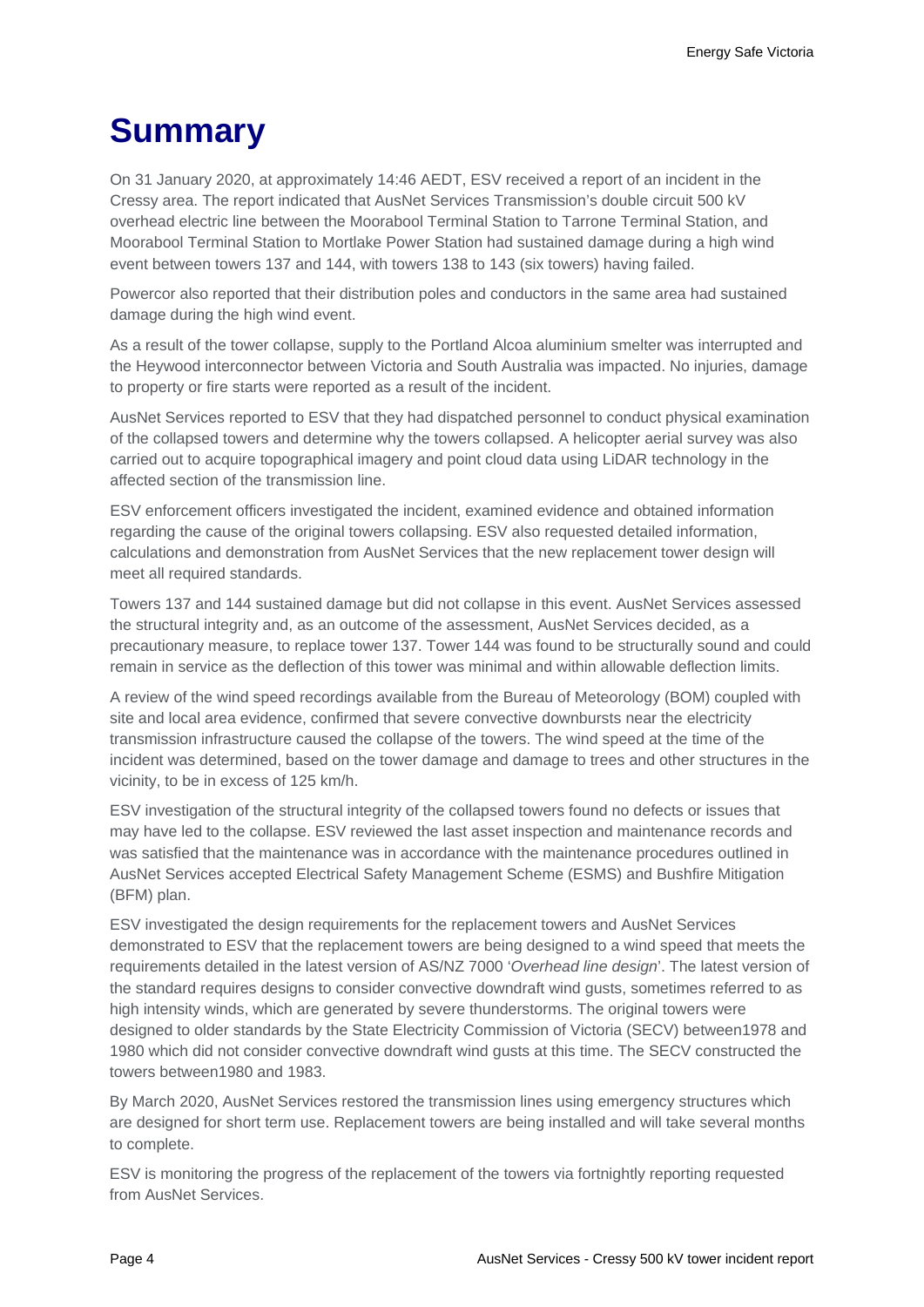ESV concludes that the cause of the incident was a severe weather event in the area (severe convective downburst), and that the existing towers had been inspected and maintained in accordance with AusNet Services Transmission's Electrical Safety Management Scheme (ESMS); a standard that ESV had accepted as meeting the requirements of the regulations. All actions undertaken by AusNet Services (Transmission) subsequent to this event were appropriate, and other than monitoring the installation of the replacement towers, no further action will be taken by ESV on this matter.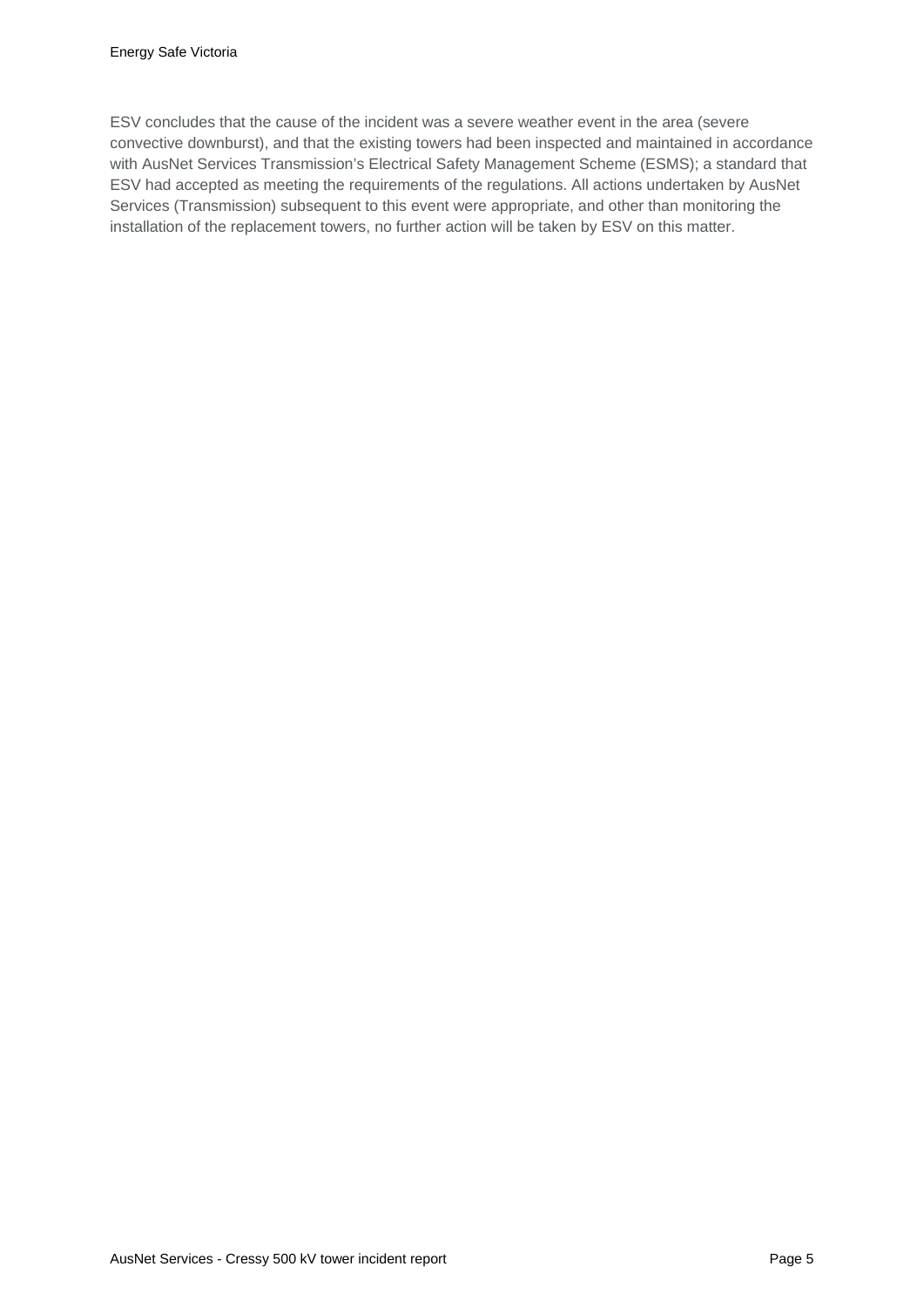## <span id="page-5-0"></span>**Introduction**

### <span id="page-5-1"></span>**Purpose of this report**

This report summarises ESV's findings of the technical investigation undertaken by Energy Safe Victoria (ESV) into AusNet Services' management of the 500 kV tower line at Cressy, and actions taken to address the tower failure incident that occurred on 31 January 2020.

The objectives were twofold:

- 1. To ascertain whether AusNet Services was in compliance with its practices for managing the line according to ESV accepted Electrical Safety Management Scheme (ESMS), and
- 2. To ensure the replaced structures were being constructed to the appropriate standard to minimise the risk of reoccurrence '*as far as practicable*' as defined in the Electricity Safety Act.

## <span id="page-5-2"></span>**Regulatory framework**

### <span id="page-5-3"></span>**Regulatory bodies**

The Energy Safe Victoria Act establishes Energy Safe Victoria to enable it to perform its functions and exercise powers in such a manner as it considers best to achieve the objectives of Energy Safe Victoria specified in the Electricity Safety Act 1998 and the Gas Safety Act 1997 and any other Act. Energy Safe Victoria (ESV) is the independent technical regulator responsible for electricity, gas and pipelines in Victoria.

ESV regulates networks, and parts thereof, once they are set to be commissioned and put into service to ensure they can safely operate. ESV does not have direct involvement in the economic regulation of the networks; this is undertaken by the Australian Energy Regulator (AER).

The Australian Energy Market Operator (AEMO) is also responsible for overseeing the market and operation, including the planning and system design of the transmission network across Australia.

### <span id="page-5-4"></span>**How electricity network safety is regulated**

The safety of the Victorian electricity networks is governed by the Electricity Safety Act 1998 (the Act) and relevant regulations, under which the electricity network businesses must adhere to the following:

- Electricity Safety (Management) Regulations 2019, referencing the Australian standard (AS 5577) for an Electricity Safety Management Scheme (ESMS) which set out the requirements for an ESMS that is required to be submitted by all Major Electricity Companies (MECs) for acceptance and audit by ESV
- Electricity Safety (Bushfire Mitigation) Regulations 2013, which set out the requirements for a BMP that is required to be submitted in a Bushfire Mitigation Plan (BMP) by all MECs for acceptance and audit by ESV
- Electricity Safety (Electric Lines Clearance) Regulations 2020, which set out the requirements for an Electric Line Clearance Management Plan (ELCMP) that is required to be submitted for approval and audit by ESV.
- Electricity Safety (General) Regulations 2020, which specify the safety requirements relating to electrical installations and electrical work and certain requirements for electricity suppliers.

The electricity infrastructure safety regime (inclusive of ESMS) utilises principle, performance and outcome based regulatory approaches. The primary reason is that the safety risks are complex,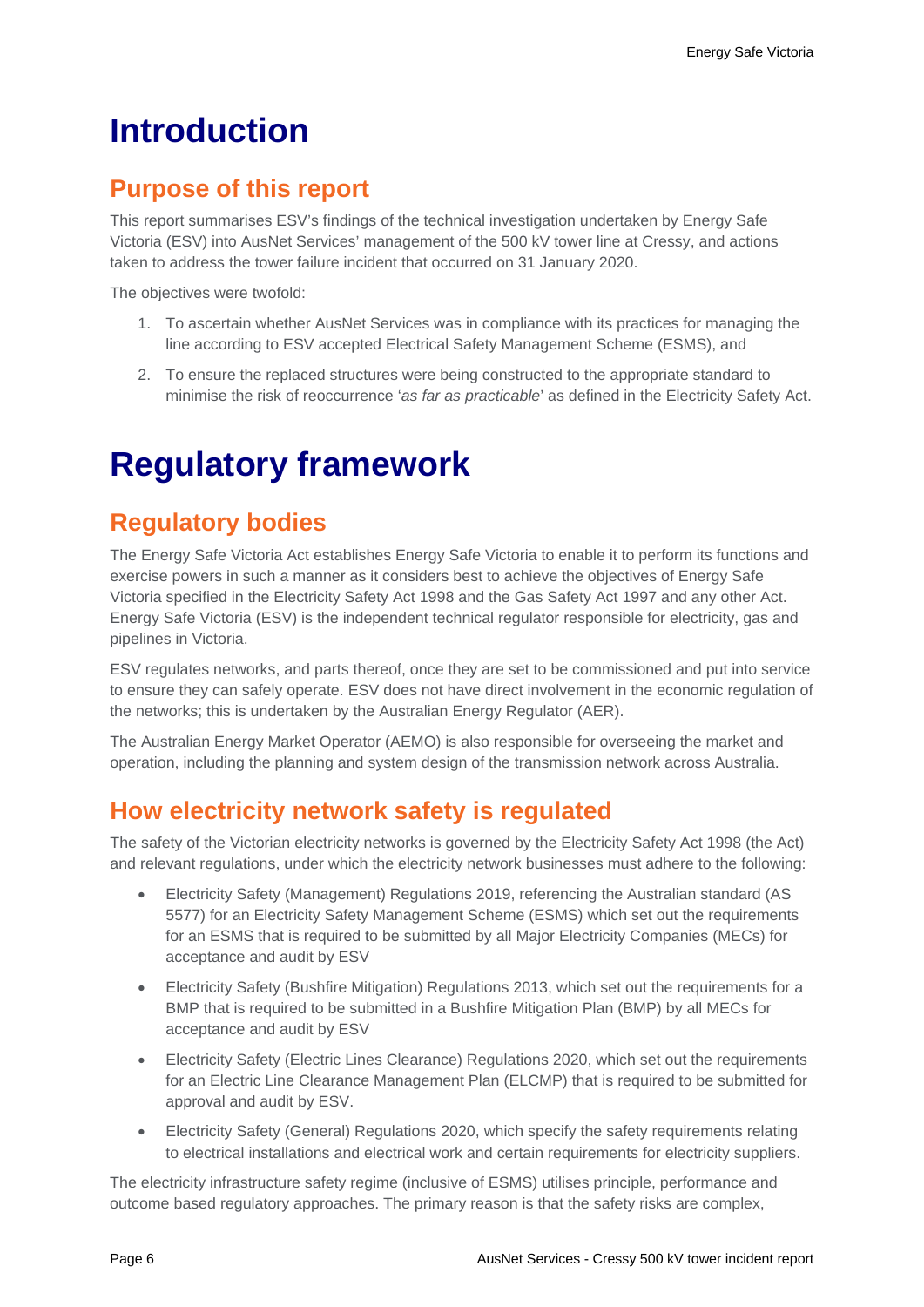geographically diverse, have significant consequences (regardless of frequency), and often require tailored solutions. It also describes how MECs will meet the general duties of the Act, and comply with regulations and prescribed standards, in order to minimise safety risk.

#### <span id="page-6-0"></span>**How is this responsibility discharged?**

The obligations on MECs require them to proactively eliminate, where practicable, the risk of an incident before it occurs, or otherwise to minimise the risk of failure to the extent that the cost of doing so is not grossly disproportionate to the risk reduction achieved. This is the effect of legislative and regulatory requirements that oblige MEC's to maintain a safe workplace, safe systems of work, a safe supply and the safety of staff and the public<sup>[1](#page-6-1)</sup>. This goes beyond an obligation to mitigate the risks when a safety incident, despite precautions, actually occurs.

The required practice is to demonstrate what is reasonably practicable by implementing all controls unless the implementation of that control is technically not feasible, and demonstrate that the cost of implementation far outweighs the risk reduction benefit (e.g. costs are grossly disproportionate to risk), or that implementation of the control creates other unacceptable risks.

In general, what is considered to be acceptable costs will depend on the societal benefits gained from that expenditure, versus the willingness of the community to bear the costs of implementing the control. As part of its role as the economic regulator, the Australian Energy Regulator (AER) reviews the costs to be borne by the electricity users and determines, at a high level, whether any extra expenditure is warranted to reduce risk whilst maintaining increasing costs within a reasonable accepted range. Where required, Governments may also mandate expenditure on controls to reduce risk that are above and beyond what the AER has determined reasonable.

ESV is not a planning referral authority, and does not have direct involvement in planning decisions. ESV holds MECs to account by monitoring and enforcing the safety of the design, construction, operation, maintenance and decommissioning of their networks; and monitors compliance with the obligations under the Act to minimise risk, as far as practicable, as articulated in an ESV accepted ESMS and BMP, and approved ELCMP.

j

<span id="page-6-1"></span><sup>1</sup> For example: Occupational Health and Safety Act 2004 (Vic); National Electricity Objective, National Electricity Rules, Electricity Safety Act 1998 (Vic).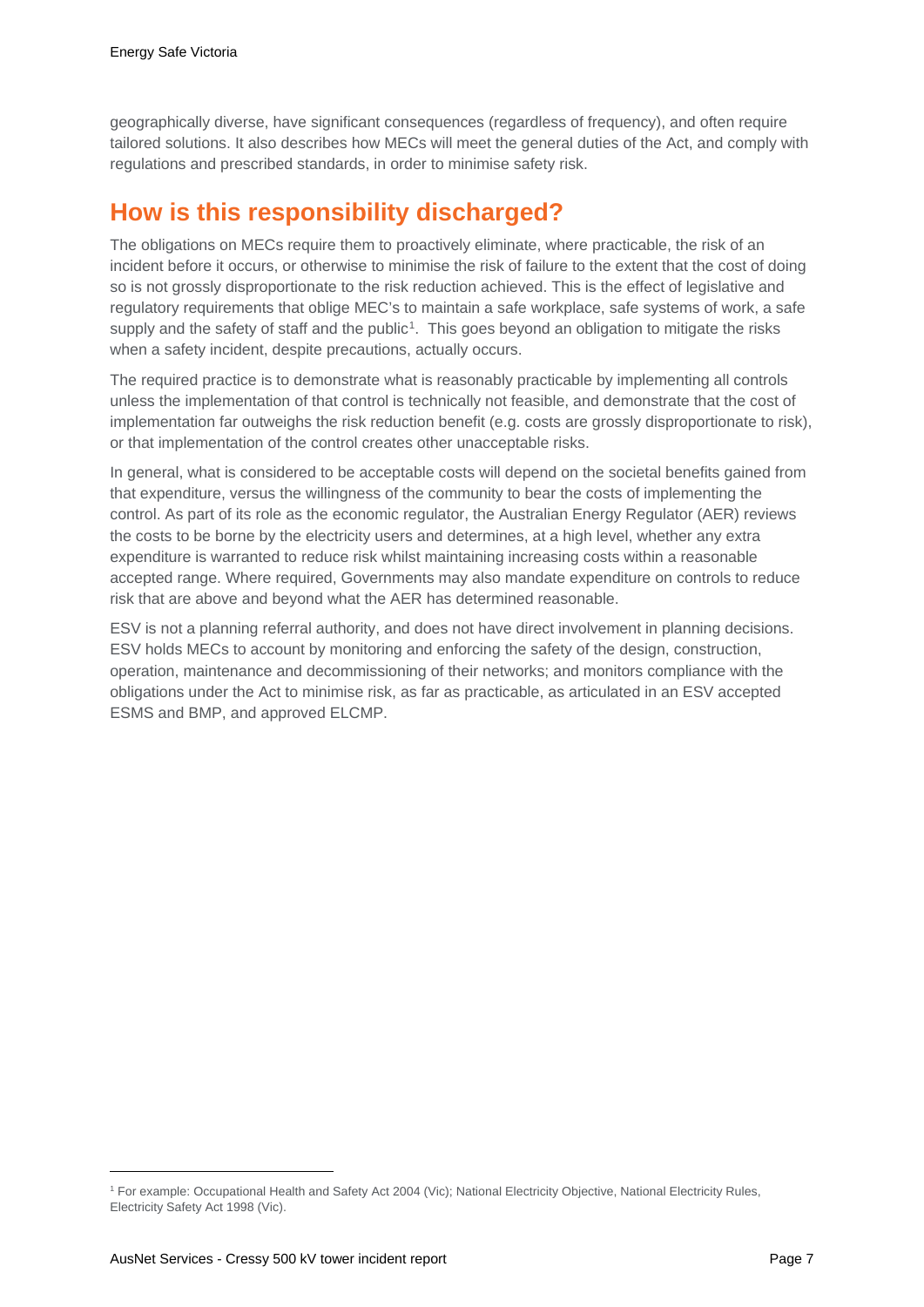## <span id="page-7-0"></span>**Technical Investigation**

### <span id="page-7-1"></span>**Scope**

This report details the investigation conducted by Energy Safe Victoria (ESV) in relation to the event that occurred at Cressy, Victoria on 31 January 2020.

The investigation aim is to ascertain whether AusNet Services' was in compliance with its practices for managing the line according to its accepted Electrical Safety Management Scheme (ESMS), and to ensure the replaced structures were being constructed to the appropriate standard to minimise the risk of reoccurrence.

### <span id="page-7-2"></span>**Background**

On 31 January 2020 at approximately 14:46 AEDT, an event report was received and recorded in ESV's incident management system (OSIRIS) in relation to the collapse of 500 kV towers near Cressy, Victoria.

Due to the nature of the incident involving a critical infrastructure, 500 kV transmission lines, ESV assigned two officers to conduct a technical analysis and investigation to determine causes and corrective actions.

### <span id="page-7-3"></span>**Information requested and received**

The ESV investigation included requesting and reviewing data, records and reports from AusNet Services Transmission. On 6 February 2020, ESV requested AusNet Services to provide information, documentation and to demonstrate that AusNet Services had minimised risk *as far as practicable* in regard to existing and the replacement towers to be constructed. The response included information regarding:

- the age of the line,
- original design parameters,
- causal analysis,
- maintenance records,
- site investigation outcomes,
- steps taken to make the site safe, and
- the detailed plan to restore the line to the latest standards.

ESV initiated requests for more information after a review of preliminary information gathered in February and throughout the course of the investigation. ESV has received information from AusNet Services since March 2020 on a fortnightly basis, and continues to receive fortnightly progress reports, of construction works to replace the towers.

On 10 June 2020 AusNet Services organised a teleconference meeting (due to COVID restrictions) with ESV to present a detailed technical analysis about the incident and respond to any remaining questions.

The ESV investigation confirmed the cause of the incident to be an extreme wind event from the storm that passed through the area.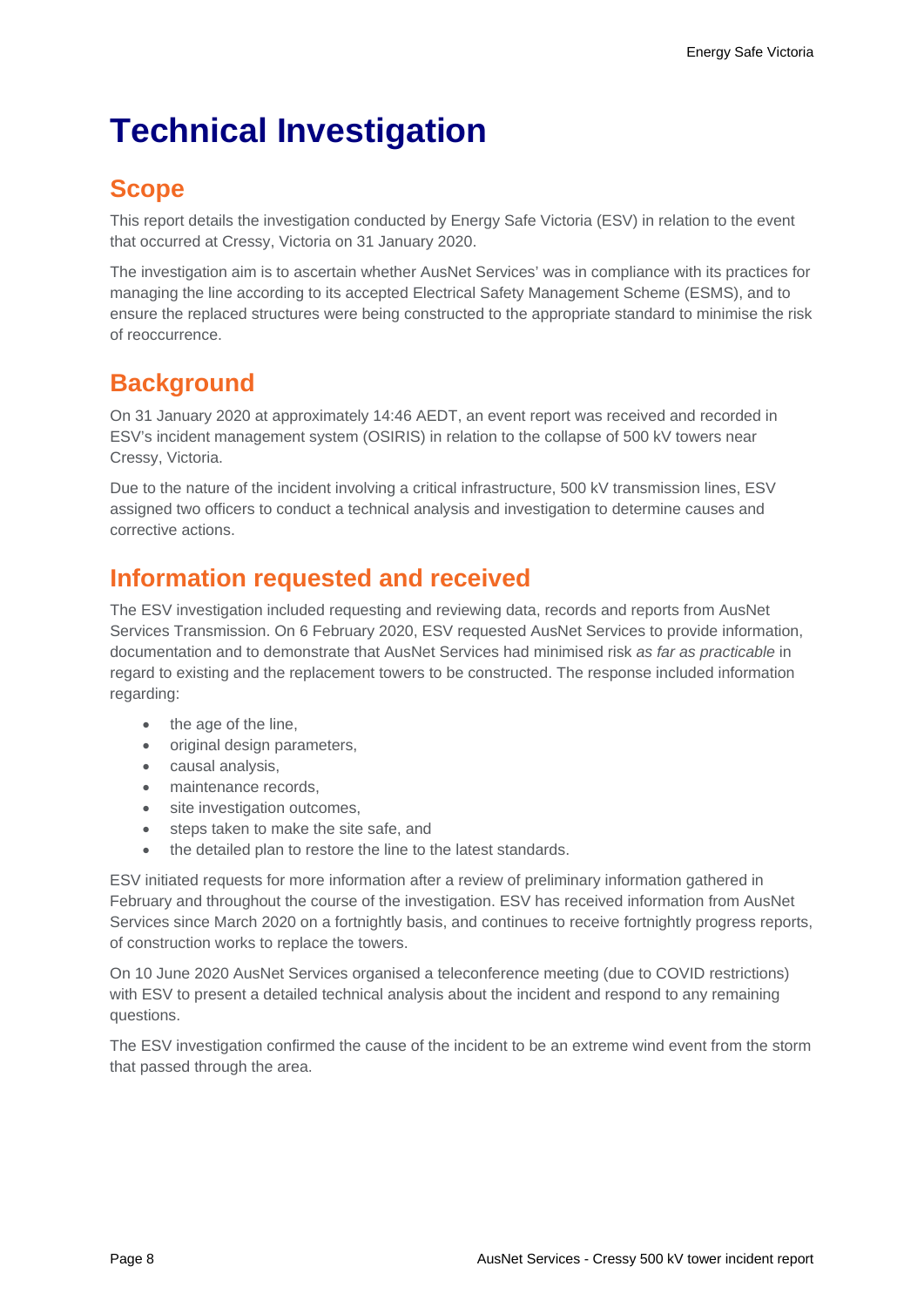## <span id="page-8-0"></span>**Technical Assessment**

#### **Prevailing Weather**

Weather data collected from the Bureau of Meteorology for 31 January 2020 at the nearest weather station, Colac (Mt. Gellibrand), which is approximately 29 km from Cressy, is shown in [Figure 1](#page-8-1) below.

The data recorded for the 31 January 2020 indicates that the maximum recorded wind speed at the Colac weather station at the time of the incident was 118.4 km/h. At the Fawkner Beacon weather station, approximately 112 km from Cressy, the maximum recorded wind speed at the station was 146 km/h at around 15:06.

The towers collapsed at approximately 14:46 and the Fawkner Beacon recording was in the path of the storm from west to east, indicating an increasing storm front.

From the evidence of damage at the site and in the local area, it appears that a severe convective downburst occurred in the local area, and the wind speed at the site when the towers collapsed was determined to have been in excess of 125 km/h.

#### <span id="page-8-1"></span>**Figure 1 – Weather recordings from the BOM**

**Mount Gellibrand** 

Station ID: 090035<br>Lat: -38.23 Lon: 143.79<br>Height: 261.0m above sea level

| Time   | т    | Τd   | <b>RH</b> | <b>Wind Spd</b> | <b>Wind Dir</b> | <b>Wind Gust</b> | <b>Rainfall since 9am</b> |
|--------|------|------|-----------|-----------------|-----------------|------------------|---------------------------|
| (AEDT) | ۰c   | ۰c   | $\%$      | km/h            | degrees         | km/h             | mm                        |
| 0900   | 31.3 | 6.4  | 21        | 20.5            | 10              | 29.5             | 0                         |
| 0930   | 33.7 | 6.9  | 19        | 29.5            | 10              | 35.3             | 0                         |
| 1000   | 37.3 | 6.3  | 15        | 33.5            | 360             | 46.4             | 0                         |
| 1003   | 37.6 | 4.5  | 13        | 35.3            | 360             | 59.4             | 0                         |
| 1017   | 37.4 | 4.4  | 13        | 57.2            | 360             | 64.8             | 0                         |
| 1030   | 37.4 | 5.4  | 14        | 55.4            | 360             | 70.2             | O                         |
| 1054   | 37.8 | 10.2 | 19        | 50              | 360             | 70.2             | 0                         |
| 1100   | 37.9 | 10.3 | 19        | 59.4            | 360             | 81.4             | 0                         |
| 1130   | 36.7 | 10.8 | 21        | 59.4            | 360             | 85.3             | 0                         |
| 1145   | 36   | 8.7  | 19        | 38.9            | 20              | 42.5             | 0                         |
| 1200   | 35.8 | 7.8  | 18        | 31.3            | 10              | 37.1             | 0                         |
| 1230   | 37.6 | 9.2  | 18        | 40.7            | 360             | 51.8             | 0                         |
| 1300   | 39   | 10.4 | 18        | 42.5            | 350             | 57.2             | 0                         |
| 1330   | 41.2 | 11.3 | 17        | 42.5            | 330             | 55.4             | 0                         |
| 1345   | 40.8 | 12.6 | 19        | 51.8            | 310             | 70.2             | 0                         |
| 1400   | 40.6 | 12.5 | 19        | 48.2            | 320             | 70.2             | 0                         |
| 1430   | 39.5 | 12.4 | 20        | 46.4            | 310             | 64.8             | 0                         |
| 1438   | 36.6 | 9.2  | 19        | 37.1            | 250             | 44.3             | 0                         |
| 1441   | 36.8 | 9.4  | 19        | 29.5            | 280             | 37.1             | 0                         |
| 1442   | 36.3 | 10.5 | 21        | 29.5            | 300             | 50               | o                         |
| 1443   | 35.8 | 13.9 | 27        | 38.9            | 330             | 50               | 0                         |
| 1444   | 33   | 16.8 | 38        | 48.2            | 330             | 92.5             | 0                         |
| 1445   | 31.4 | 17.7 | 44        | 83.2            | 330             | 114.8            | $\mathbf{O}$              |
| 1448   | 22.6 | 20.9 | 90        | 90.7            | 340             | 118.4            | 0.6                       |
| 1451   | 22.9 | 22.9 | 100       | 85.3            | 340             | 118.4            | 1.8                       |
| 1453   | 23.9 | 23.9 | 100       | 27.7            | 350             | 50               | 2.4                       |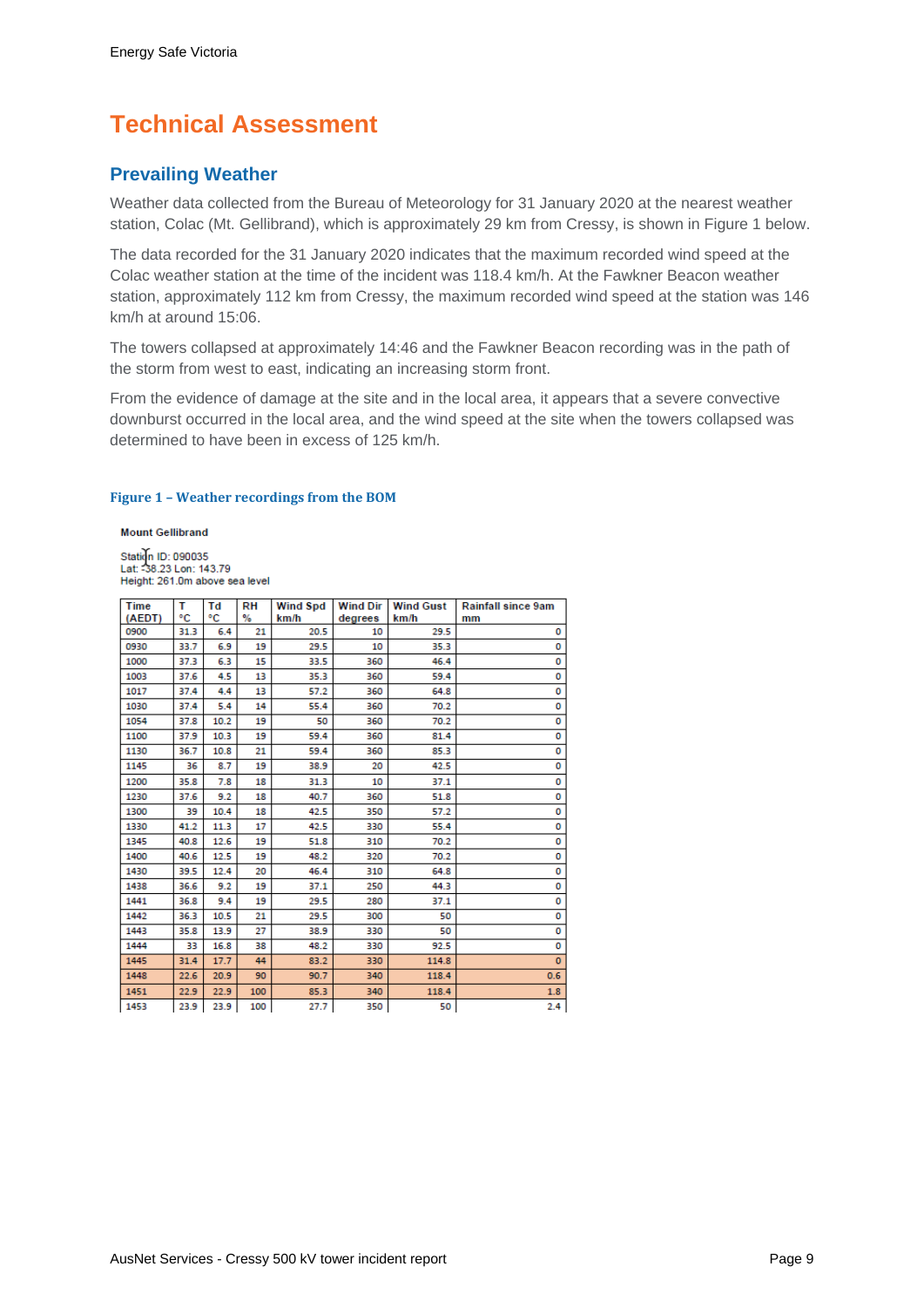#### **Figure 2 – Damage to trees near the tower line**



**Figure 3 – Close up photo of damage to trees**



**Figure 4 – One of the collapsed towers**

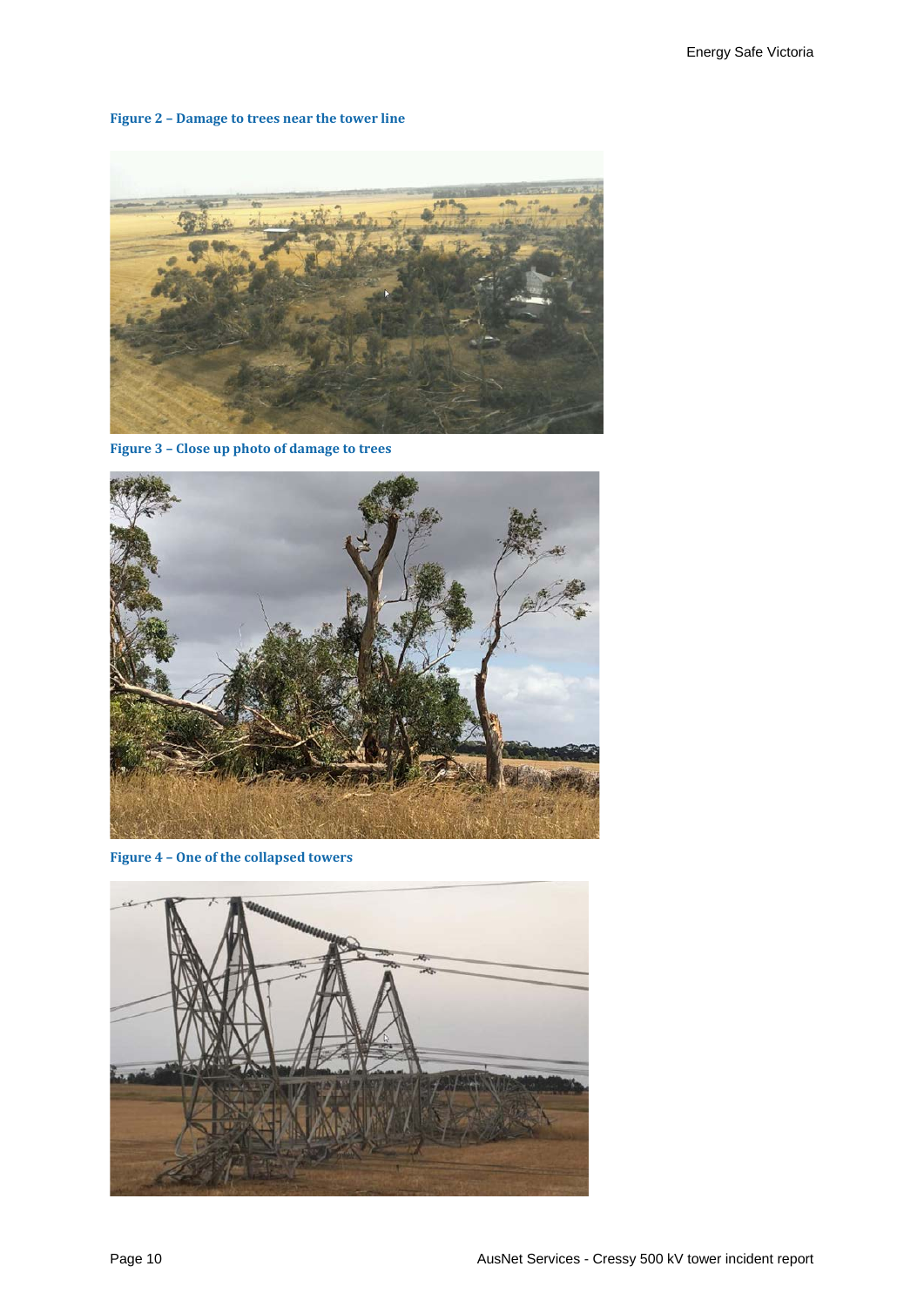#### **Inspection and Maintenance**

The towers were designed and installed by the SECV in 1980 to 1983 and have been maintained in accordance with SECV and AusNet Services' inspection and maintenance standards and practices.

Maintenance and inspection processes are described in the AusNet Services' ESMS and BMP as accepted and regularly audited by ESV. In accordance with their accepted practices AusNet Services perform annual line and easement inspection by qualified, trained and experienced personnel to assure the safe and reliable operation of the assets. AusNet Services also perform targeted, detailed inspections and varying condition monitoring activities such as thermal vision and corona checks on the conductors, fittings and support structures. The program also includes repairs of defects identified from the inspections by risk priorities.

In addition to the annual line and easement inspection program, a range of other condition monitoring activities are conducted on either cyclic or ad hoc basis which include:

- Tower climbs at varying intervals
- Smart Aerial Inspection and Processing (SAIP)
- Corona and thermal survey
- Tower footing corrosion protection systems review
- Tower footing condition assessment (sample based).

Monitoring of tower corrosion issues focusses on all metallic components of the tower, e.g. lattice members and bolts, including the tower legs at ground line. The monitoring program undertakes corrosion assessment and grading in accordance with assessment criteria with results recorded in the asset management system for planning and scheduling of maintenance and replacement activities.

The general asset inspection and maintenance program includes the cyclic inspection and condition assessment of tower lines. Condition assessment data, together with asset performance data such as in-service failures, combine to identify the need for targeted replacement programs to cost effectively mitigate the risk of asset failure.

ESV requested the latest inspection records and the records indicate that all required maintenance had been carried out, including repair of conductors, replacement of signs, and addition of corrosion inhibitors in accordance with AusNet Services' asset management systems.

#### **Tower damage assessment**

Towers 137 and 144 did not collapse during the storm and they were inspected by AusNet Services structural engineers after the incident. AusNet Services found that both towers had sustained some deflection.

The deflection in tower 137 was visible. The assessment an analysis deemed the tower to be unsafe to remain in service and for this reason AusNet Services decided to replace the tower with a new suspension tower.

Tower 144 had no visible signs of deflection and the measured deflection was considered within tolerable limits. The engineering assessment undertaken by AusNet Services determined that the tower did not require replacement and this tower will remain in service.

#### **Replacement tower design**

The replacement towers are required to be designed and constructed to meet the latest requirements of Australian Standards. The ESMS specifies that AusNet Services design towers to the latest version of AS/NZS 7000 Overhead Line Design.

ESV required AusNet Services to demonstrate that the line design process used meets or exceeds the requirements of AS/NZS 7000 and to show the inputs and outputs of the line design process.